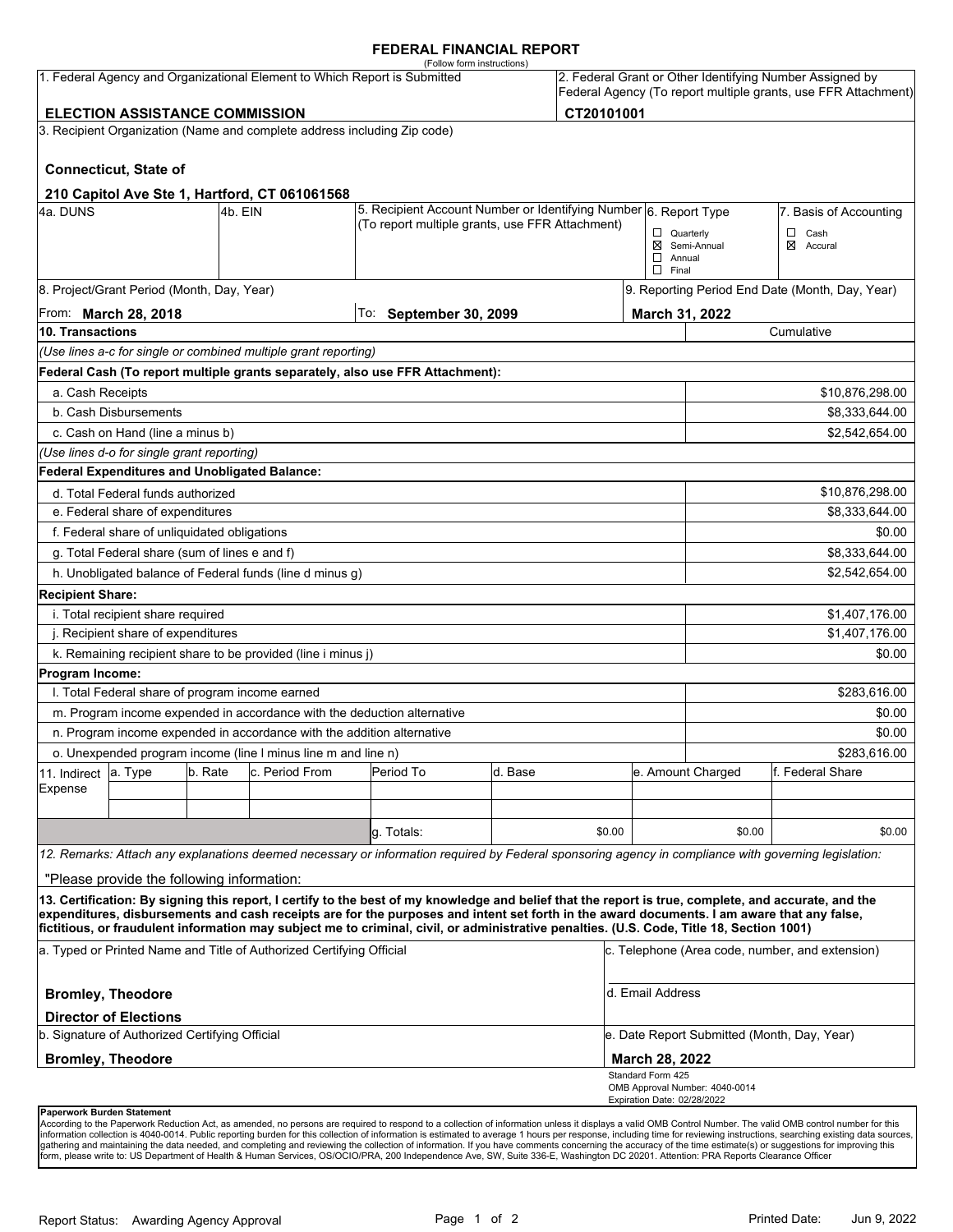|                                   | (Additional Page)                                                                                                                                                                                                                                                              |  |  |  |
|-----------------------------------|--------------------------------------------------------------------------------------------------------------------------------------------------------------------------------------------------------------------------------------------------------------------------------|--|--|--|
| Federal Agency & Organization     | : ELECTION ASSISTANCE COMMISSION                                                                                                                                                                                                                                               |  |  |  |
| <b>Federal Grant ID</b>           | CT20101001                                                                                                                                                                                                                                                                     |  |  |  |
| <b>Recipient Organization</b>     | Connecticut, State of                                                                                                                                                                                                                                                          |  |  |  |
|                                   | 210 Capitol Ave Ste 1, Hartford, CT 061061568                                                                                                                                                                                                                                  |  |  |  |
| <b>DUNS</b>                       |                                                                                                                                                                                                                                                                                |  |  |  |
| <b>DUNS Status when Certified</b> |                                                                                                                                                                                                                                                                                |  |  |  |
| <b>EIN</b>                        |                                                                                                                                                                                                                                                                                |  |  |  |
| Reporting Period End Date         | March 31, 2022                                                                                                                                                                                                                                                                 |  |  |  |
| Status                            | Awarding Agency Approval                                                                                                                                                                                                                                                       |  |  |  |
| Remarks                           | "Please provide the following information:                                                                                                                                                                                                                                     |  |  |  |
|                                   | State interest earned (current fiscal year): \$0<br>State interest expended (current fiscal year): \$0<br>Program income earned (current fiscal year): \$0<br>Program income earned breakdown (current fiscal year): \$0<br>Program income expended (current fiscal year): \$0 |  |  |  |

**Federal Agency Review** 

**FEDERAL FINANCIAL REPORT** 

Reviewer Name Phone # Email Review Date Review Comments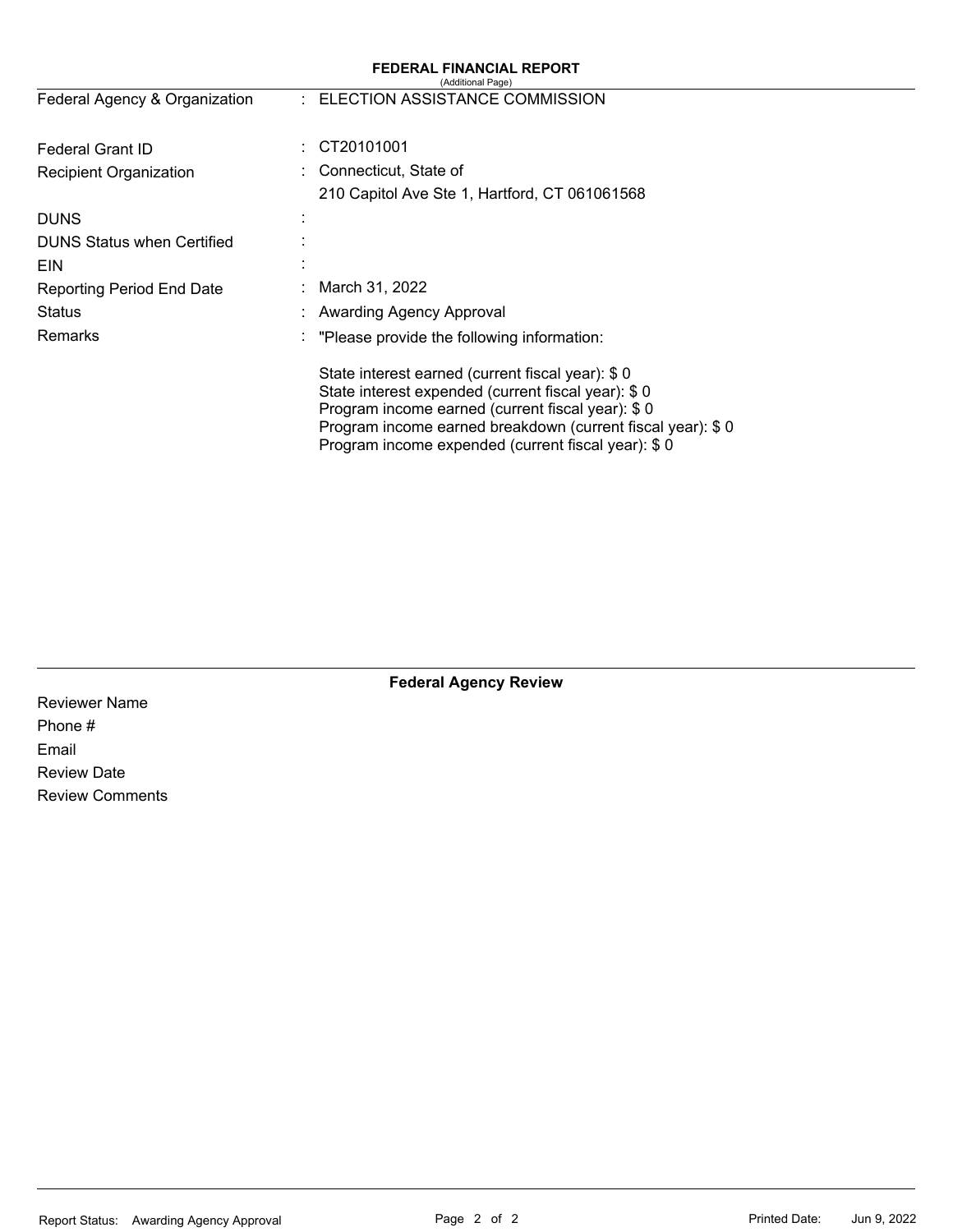# 2021-2022 EAC Progress Report

# 3. EAC Progress Report

#### **1. State or Territory:**

**Connecticut** 

# **2. Grant Number:**

CT20101001

# **3. Report:**

Semi-Annual (Oct 1 - March 31)

# **4. Grant:**

Election Security

#### **5. Reporting Period Start Date**

03/28/2018

#### **6. Reporting Period End Date**

03/31/2022

# 4. Progress and Narrative

7. Describe in detail what happened during this reporting period and explain how you implemented the approved grant activities in accordance with your State Plan/Program Narrative. (*Note: Your activities should align with your Grant Cost Categories Table.)*

 During this reporting period the State of Connecticut enhanced and upgraded polling place accessibility by utilizing secure virtual translation programs and enhanced hardware to make our accessible voting equipment less vulnerable and more accessible to all voters.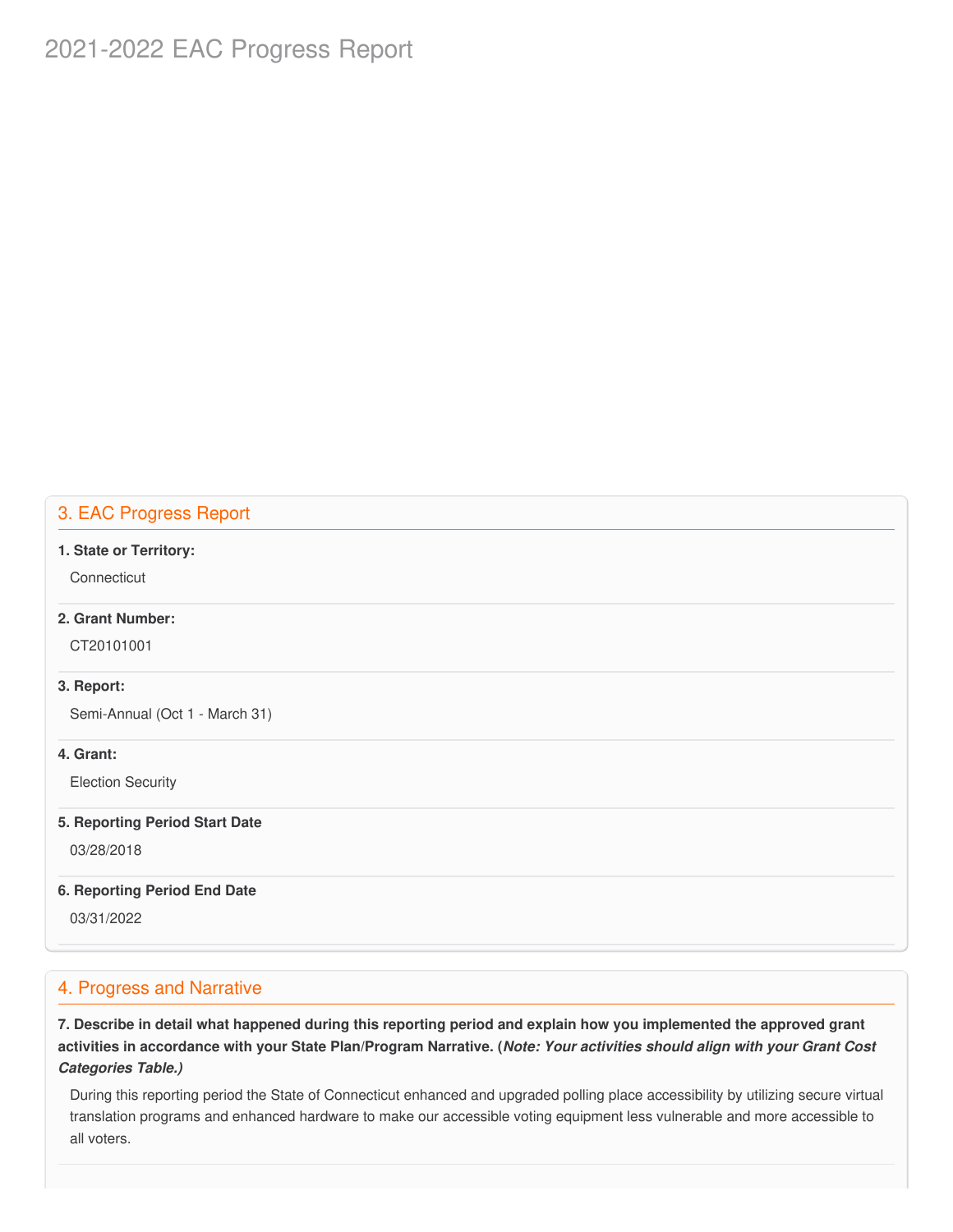8. Describe any significant changes to your program during the project, including changes to your original State  **Plan/Program Narrative or favorable developments that improved program efficiency and/or service delivery.**

There were no significant changes to our program.

### **9. Issues Encountered:**

Describe all major issues that arose during the implementation of the project and the reasons why established goals were not met, if applicable. Address each issue separately and describe whether and how the issues were resolved. Also,  **briefly discuss the implications of any unresolved issues or concerns.**

 There were no major issues that arose, in fact, by implementing the systems during this period we avoided several accessibility and venerability factors that may have occurred in 2022.

### **10. Provide a description of any training conducted, including security training.**

 Our local officials were trained in the proper use of the new equipment to ensure access for all voters and to ensure all proper security processes were followed.

#### **11. Subgrants:**

# **Did your office provide subawards to local jurisdictions during this reporting period?**

No

# **12. Match:**

### **Describe how you are meeting or have met the matching requirement.**

 Connecticut met the requirement match by using state funds to contribute to many of the new projects and initiatives implemented using the security funds during the 2020 general election.

13. Report on the number and type of articles of voting equipment obtained with the funds. Include the amount expended  **on the expenditure table.**

 Connecticut did not acquire new voting equipment. However, Connecticut did acquire additions to our accessible voting equipment such as "Sip n Puff" and "Jelly Bean" pads to create even greater accessibility for our equipment.

# 5. Expenditures

# **14. Current Period Amount Expended and Unliquidated Obligations**

# **GRANT COST CATEGORIES - FEDERAL**

 Voting Equipment and Processes: : \$487450 Accessibility: : \$74250 Total : \$561700

**Comments:**

# **15. GRANT COST CATEGORIES - MATCH**

 Voting Equipment and Processes: : \$0 Post-Election Auditing: : \$0 Voter Registration Systems: : \$0 Cyber Security: : \$0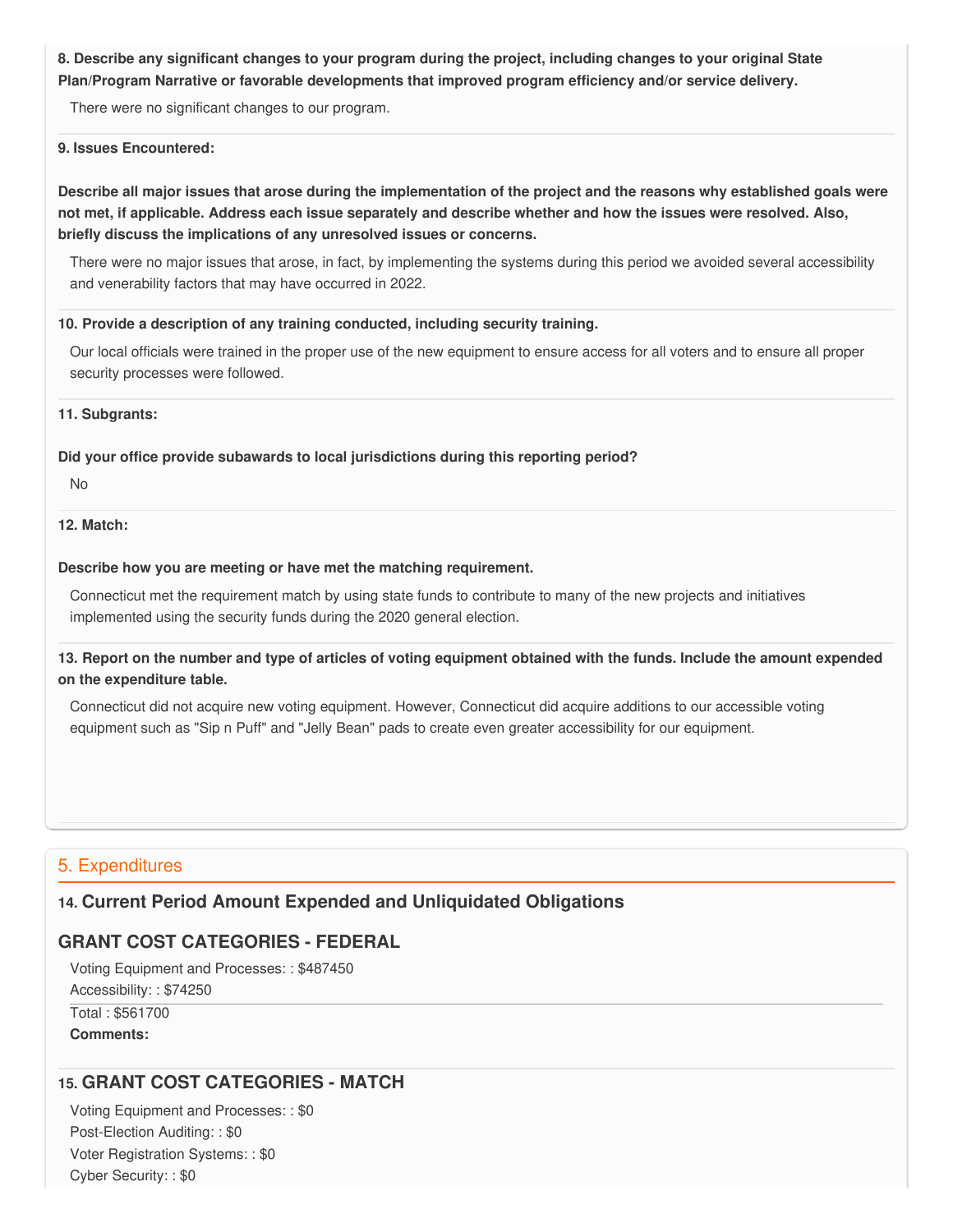Voter Education/Communications: : \$0 Accessibility: : \$0 Staffing: : \$0 Training: : \$0 Subgrants: : \$0 Indirect Costs (If applicable, FFR Line 11): : \$0 Unliquidated Obligations (If applicable, FFR Line 10f): : \$0 Other (Specify below) : \$0 Other (Specify below) : \$0 Other (Specify below) : \$0 Total : \$0 **Comments:**

# 7. Expenditures

### **16. Confirm Total Grant Expenditure Amounts**

 Federal : \$561700 Match : \$0 Total : \$561700

 **OMB CONTROL NUMBER: 3265-0020**

# 8. Certification

 **Name and Contact of the authorized certifying official of the recipient.**

### **First Name**

**Theodore** 

#### **Last Name**

Bromley

**Title**

Election Director

**Phone Number** 

**Email Address**

 **17. Add another contact to send a copy of submission confirmation and edit link?**

 **Signature of Certifying Official:**